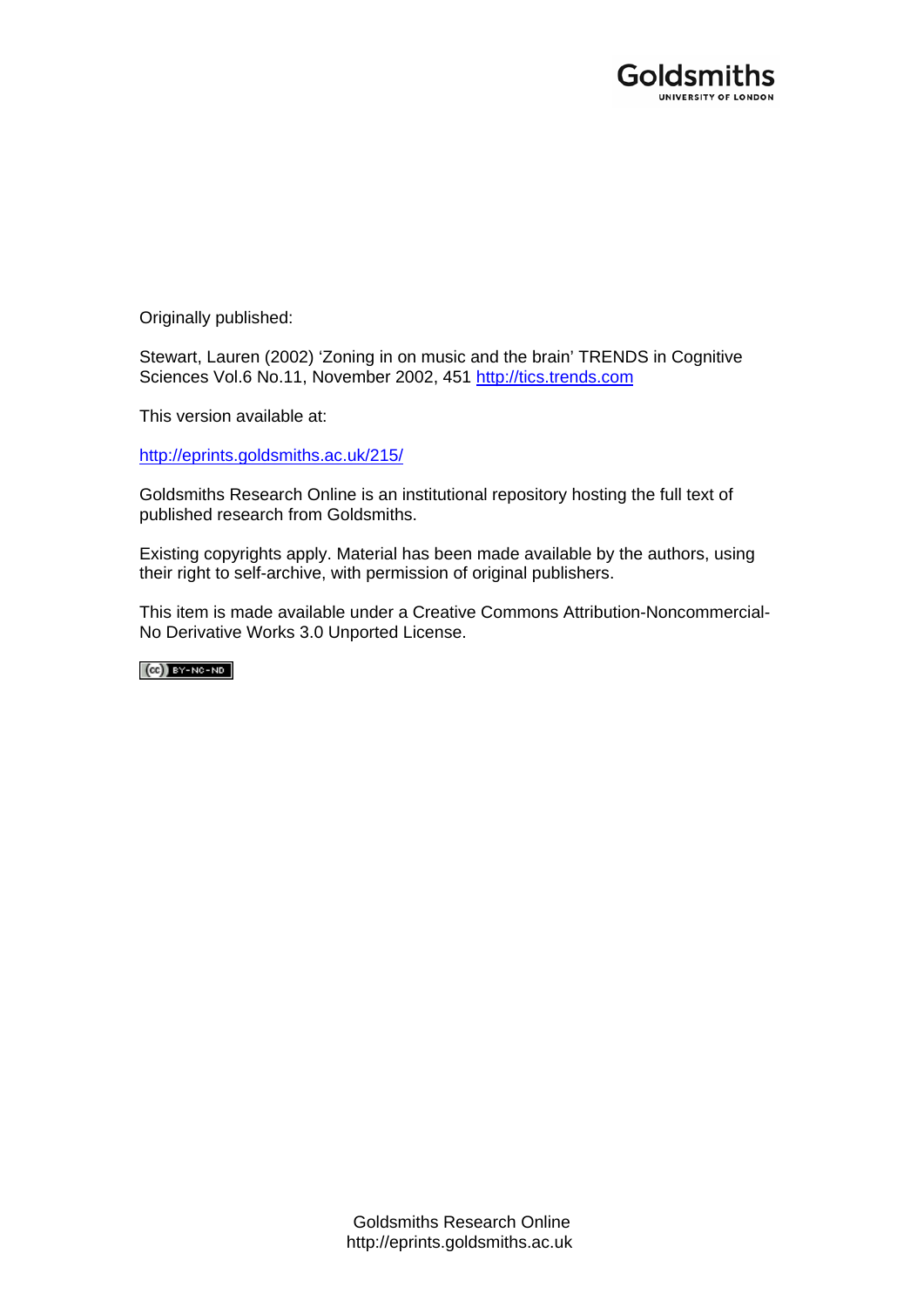## **Zoning in on music and the brain**

## **Lauren Stewart**

A one-day symposium, The Musical Brain, was held at The Royal Institution, London, UK, on 12 July 2002.

Musicians, music educators, music therapists and members of the public packed the Faraday Lecture Theatre at the Royal Institution to learn how the brain perceives, produces and appreciates music, why music can be therapeutic in conditions such as stroke and Parkinson's Disease, and how musicians can use neurofeedback in order to improve musical performance.

Professor John Gruzelier (Imperial College, London) reported that manipulation of brain activity can have positive effects on musical performance: 'Zoning In' is an ongoing project that is being carried out with students at the Royal College of Music in London. Gruzelier provides musicians with a visual representation of their brain's EEG activity and trains them to manipulate their brainwaves in such a way as to move a computer-displayed boat across the screen (in electrophysiological terms, this activity optimizes theta band activity, a rhythm that has been associated with deep relaxation, a reduction in anxiety and an enhancement in selfconfidence). International specialists blind-rated the performance of the musicians, before and after neurofeedback training and concluded that, post-training, musicians showed a significant increase in overall performance quality, and stylistic and musical interpretation. The research has obvious implications for musicians, who need to gain a high degree of control over their mental processes in order to achieve a balance between technical mastery and expressive communication. However, it also has clinical implications, for example, for conditions such as Attention Deficit Hyperactivity Disorder.

Conversely, Professor Michael Thaut (Colorado State University, USA.) showed that music itself can be used to manipulate brain activity in ways that can directly affect the behaviour of patients recovering from stroke. Thaut commented that patients use rhythm as 'a kind of external clock' with which to drive the motor system. Video clips illustrated dramatic improvements when a metronome was used to entrain walking. After a period of such training, the effect persisted even in the absence of any external auditory input. The therapeutic effects of music were also addressed by Paul Robertson (leader of the Medici String Quartet) who described the research of Ralph Spintge (Luedenscheid, Germany), an anaesthetist who uses music as a sedative. He composes tailor-made extracts to parallel the time course of treatment procedures: 'We start with a simple melody [on] a single instrument. Then we add voices, thus increasing the dynamic range of the piece of music. We keep it on a certain level and then we go back. Its 12 minutes and that's it.' The level of pain experienced, as well as the concentration of stress hormones were found to be markedly reduced. Spingte believes that it is the rhythmic aspect of music which is all-important but, as yet, the neurophysiological mechanisms underlying music's sedative effect remains unclear.

The power of music, at both a physical and an emotional level, causes us to wonder whether music might be a part of human nature, and not merely a part of human culture. Professor Sandra Trehub (University of Toronto, Canada) presented evidence supporting such a view. She showed that infants as young as 6